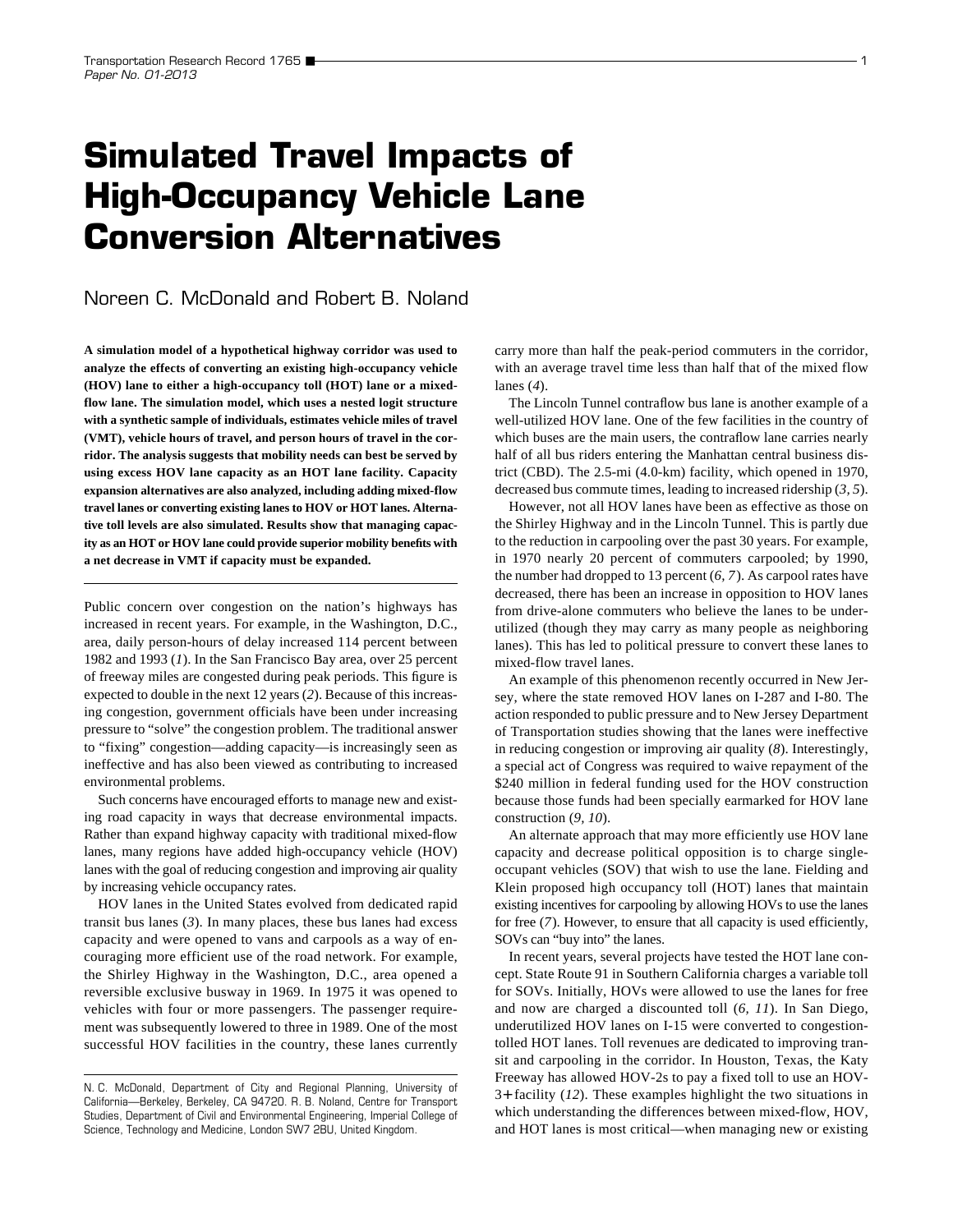capacity on a congested roadway and managing an underutilized HOV lane.

The purpose of this analysis is to examine the travel impacts of converting HOV lanes to mixed-flow lanes versus HOT lanes. Alternative capacity-expansion regimes are also examined, such as adding new lanes versus converting existing lanes to HOV or HOT lanes. To compare differences between management regimes, a nested logit model that includes a departure-time choice nest was constructed that simulates the actions of a synthetic sample of commuters within a hypothetical highway corridor. The model is meant to show the relative differences among different policy options and is not meant to predict actual flow conditions in any particular locale.

Results strongly support the hypothesis that HOT lanes can better serve the mobility needs of the traveling public with less impact on the environment than mixed-flow lanes. In addition, other roadcapacity management scenarios show that adding a mixed-flow lane is not the most effective means of increasing mobility and tends to substantially increase vehicle miles of travel (VMT).

## **SIMULATION MODEL**

A modeling methodology originally developed by Chu was used for the analysis (*13*). Chu estimated a nested logit model of mode and departure-time choice and applied this within a simulated corridor. This was extended by analyzing two alternative routes (or lanes) that may or may not be mode dependent. These are the mixed-flow lanes versus a lane designated as either an HOV lane (restricted to HOVs) or an HOT lane (allowing both tolled SOVs and free HOVs).

Coefficients were not estimated for the model but rather borrowed from other studies. Rossi and Outwater discussed some of the problems with transferring mode choice parameter estimates (*14*). Although this may not be appropriate for analysis of specific projects, the purpose is general policy analysis of relative effects to compare alternatives. In addition, the inclusion of a departure-time choice model is not normally included, even in the most detailed traveldemand studies. Thus, although some accuracy was sacrificed by using borrowed coefficients, richness was added to the analysis by the inclusion of a detailed departure-time choice step within the model.

The model was calibrated to a base-case HOV scenario that provided realistic splits between modes and choice of lanes. The various components of both the demand side and supply side of the model are discussed below. This is followed by a description of the simulation and the iterative approach used.

#### **Demand-Side Model**

The demand model used in this simulation was a nested logit model based on work by Small (*15*), Chu (*13*), Chu and Fielding (*16*), and Noland (*17*). Figure 1 details the structure of the nested logit model. The bottom nest is the time-of-day choice. This was split into 1-min intervals relative to the desired "work start" time. Intervals up to 40 min early and 20 min late were used in the simulation. The second level of the nest is the choice of which lane to use (i.e., express/toll/HOV lane versus the nonexpress/mixed-flow travel lanes). The top level of the nest represents the choice of mode, in this case restricted to just HOV versus SOV.

Coefficients were not estimated for the model but from other studies. A sample enumeration (*18*) was then used to determine the choice probabilities with a synthetic sample of individuals.

The overall model structure can be defined as

$$
P_n(mlt) = P_n(m|lt)P_n(l|t)P_n(t)
$$

where  $P_n(mlt)$  represents the probability of choosing mode *m* given choice of lane *l* given departure time choice *t.* The nested logit structure defines a logsum (LS) term that is the logarithm of the sum of the utility of a given nest. This is defined as

$$
LS = \ln \sum_{i=1}^{k} \exp(U_i)
$$

where  $U_i$  is the utility for the given nest summed over all the  $k$ choices within the nest. The choice probability is defined as

$$
P(j|i) = \frac{e^{(U_i + \beta LS)}}{\sum_{k} e^{(U_i + \beta LS)}}
$$

where

 $LS = logsum of lower nest,$ 

 $β = coefficient of logsum, and$ 

 $U_i$  = utility function of lower nest.

The following sections discuss the three model structures used within the nested logit model, including how the coefficients and logsums were selected. Table 1 summarizes all coefficients and logsums used in the analysis.



**FIGURE 1 Representation of nested logit model (SOV express lanes not available during HOV or free scenarios; HOV express lanes not available during free scenarios).**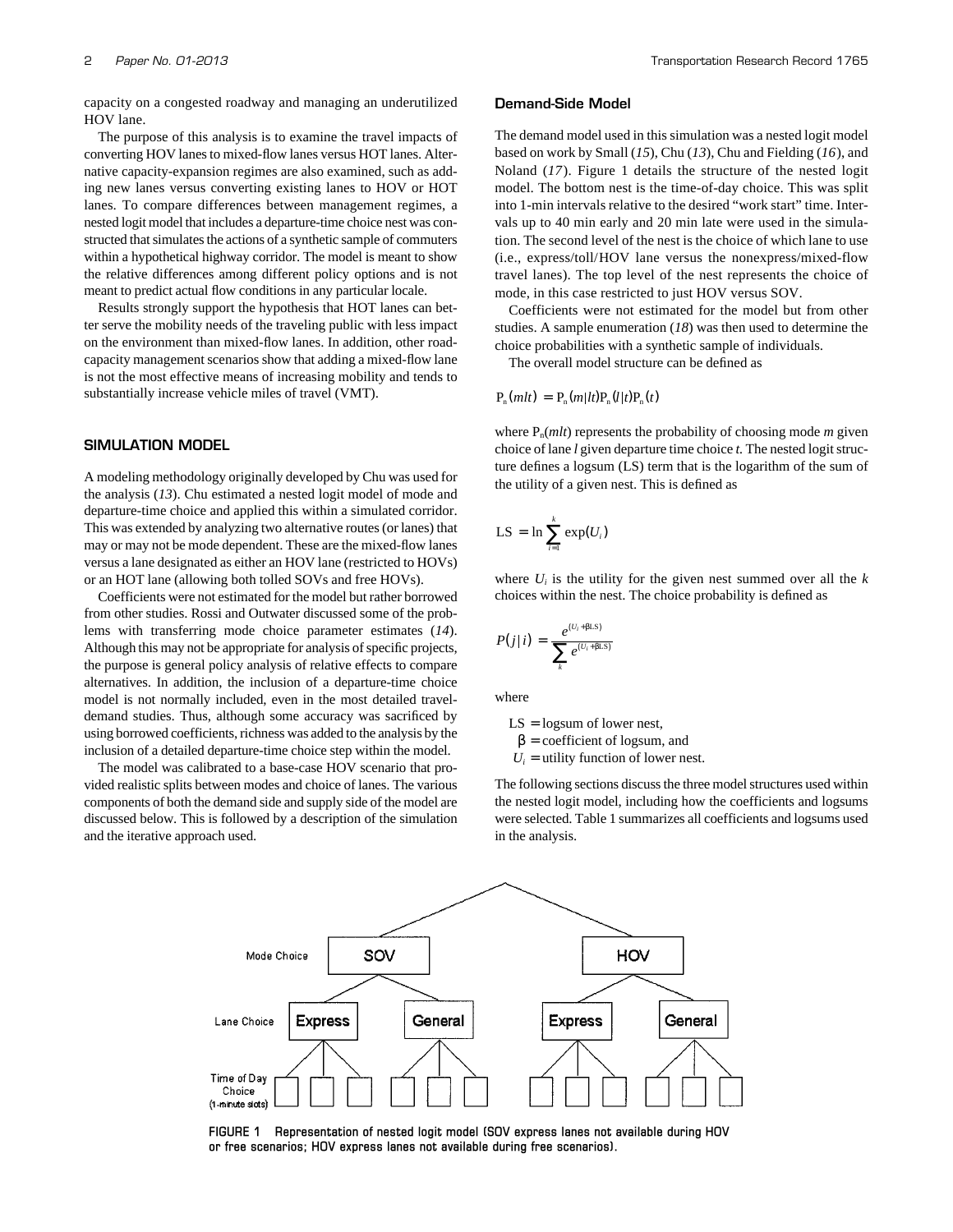| Model       | <b>Submodel</b> | Variable                    | Symbol                  | Value        | <b>Source</b>             |
|-------------|-----------------|-----------------------------|-------------------------|--------------|---------------------------|
| <b>Type</b> |                 |                             |                         |              |                           |
| Demand      | Mode Choice     | Logsum for SOV              | $\omega_m =$ SOV        | 0.6842       | Chu $(13)$                |
|             |                 | Logsum for HOV              | $\omega_m = \text{HOV}$ | 0.2242       | Chu(13)                   |
|             |                 | HOV Delay Coefficient       | θ                       | $-2.04$      | Dahlgren $(3)$            |
|             |                 | <b>HOV</b> Constant         | $C_m$                   | -2           | Calibrated Value          |
|             | Lane Choice     | Logsum for Express Lanes    | $\phi_l$ = express      | 0.1          | Calibrated Value          |
|             |                 | Logsum for Mixed-Flow Lanes | $\phi_l$ = general      | 0.65         | Parsons Brinckerhoff (20) |
|             |                 | Toll Coefficient            |                         | $-0.532$     | Chu & Fielding $(16)$     |
|             |                 | Lane Constant               | $\scriptstyle C_l$      | $-1$         | Calibrated Value          |
|             | Time of Day     | Travel Time Coefficient     | $\alpha$                | $-0.106$ SOV | Small $(15)$              |
|             |                 |                             |                         | -0.045 HOV   |                           |
|             |                 | <b>SDE</b> Coefficient      | β                       | $-0.065$ SOV | Small $(15)$              |
|             |                 |                             |                         | -0.054 HOV   |                           |
|             |                 | <b>SDL</b> Coefficient      | χ                       | $-0.254$ SOV | Small $(15)$              |
|             |                 |                             |                         | $-0.362$ HOV |                           |
|             |                 | $D_L$ Coefficient           | δ                       | $-0.58$ SOV  | Small $(15)$              |
|             |                 |                             |                         | $-1.14$ HOV  |                           |

**TABLE 1 Nested Logit Model Coefficients**

#### **Time-of-Day Choice**

The method for determining when, during the morning peak, individuals will travel was based on previous work by Small (*15*). This work postulates that commuters want to minimize the costs of traveling to work while also arriving at work at some preferred arrival time. The costs include the travel time to work, those associated with arriving early or late, and a discrete penalty associated with arriving late. Based on this, Small estimated the following utility function (*15*):

$$
U_t = \alpha T + \beta SDE + \chi SDL + \delta D_L
$$

where

- $T =$  vehicle travel time,
- $SDE$  = schedule-delay early,
- *SDL* = schedule-delay late, and
	- $D<sub>L</sub>$  = penalty term equal to 1 if individual arrives later than desired.

Schedule-delay early and late represent the difference between the actual work-arrival time  $(T_a)$  and the preferred arrival time  $(T_p)$ . In the simulation, the variable used for work time was the time the traveler exits the highway corridor. The formulas are defined as follows:

$$
SDE = \begin{cases} T_p - T_a, & \text{if } > 0 \\ 0, & \text{otherwise} \end{cases}
$$

$$
[T_a - T_p, & \text{if } > 0
$$

$$
SDL = \begin{cases} T_a - T_p, & \text{if } > 0 \\ 0, & \text{otherwise} \end{cases}
$$

Coefficients for this model were estimated by Small from a disaggregate logit model using data collected in the bay area (*15*). Small estimated general and mode-specific models. The differences in coefficients show that arriving late to work has higher costs for a carpool and that arriving early has lower costs relative to those traveling alone. Time spent traveling is both less onerous than for SOVs and less costly than the schedule-delay variables. The coefficient estimated in Small's (*15*) model are displayed in Table 1 and in the equations below as utility functions, specific to either the SOV or the HOV mode:

 $U_{t,SOV} = -0.106T - 0.065SDE - 0.254SDL - 0.58D<sub>L</sub>$  $U_{t,HOV} = -0.045T - 0.054SDE - 0.362SDL - 1.14D_L$ 

These coefficients were used to determine scheduling choice in the time-of-day nest of the model.

#### **Lane Choice**

The second nest of the model is the choice of route (or lane). For scenarios that involve an HOV or an HOT lane, some portion of drivers face a choice between mixed-flow and express lanes. It was assumed that HOV-2 vehicles would always be able to use the lane at no cost, although SOV vehicles could buy into the express lane in HOT-lane scenarios. The analysis used a flat toll rather than a congestion or variable toll. The base-case toll was set at 20 cents/mi (12.4 cents/km), which is comparable with an approximate average per mile toll rate on the CA-91 and I-15 HOT lanes (*11, 19*). From that base, toll levels were also varied to test price sensitivity.

Chu and Fielding estimated a coefficient for the toll charge of −0.532, using stated preference data from the CA-91 corridor (*16*). Determining the logsum coefficients (based on the time-of-day nest) for express lanes proved more difficult. Few studies at this point have reported logsum coefficients. Parsons Brinckerhoff, in their study of the CA-101 corridor in Sonoma County, California, estimated a logsum coefficient of 0.65 at the level between toll and nontoll lanes (*20*). Based on this, a value of 0.65 was chosen for the mixed-flow lane and 0.1 for the express lane inclusive value term. Calibration of the model resulted in an alternative specific toll constant of −1.

This resulted in the following utility function for the choice of lane:

$$
U_{I} = C_{I} + \tau T_{I} + \phi_{I} LS_{t,I}
$$
  
\n
$$
U_{I,\text{mixed}} = -0.532T_{I} + 0.65_{I} LS_{t,I}
$$
  
\n
$$
U_{I,\text{express}} = -1 - 0.532T_{I} + 0.1_{I} LS_{t,I}
$$

where

 $C_l$  = alternative specific constant for choice of lane calibrated to −1 for HOT lanes,

$$
T_l = \text{toll},
$$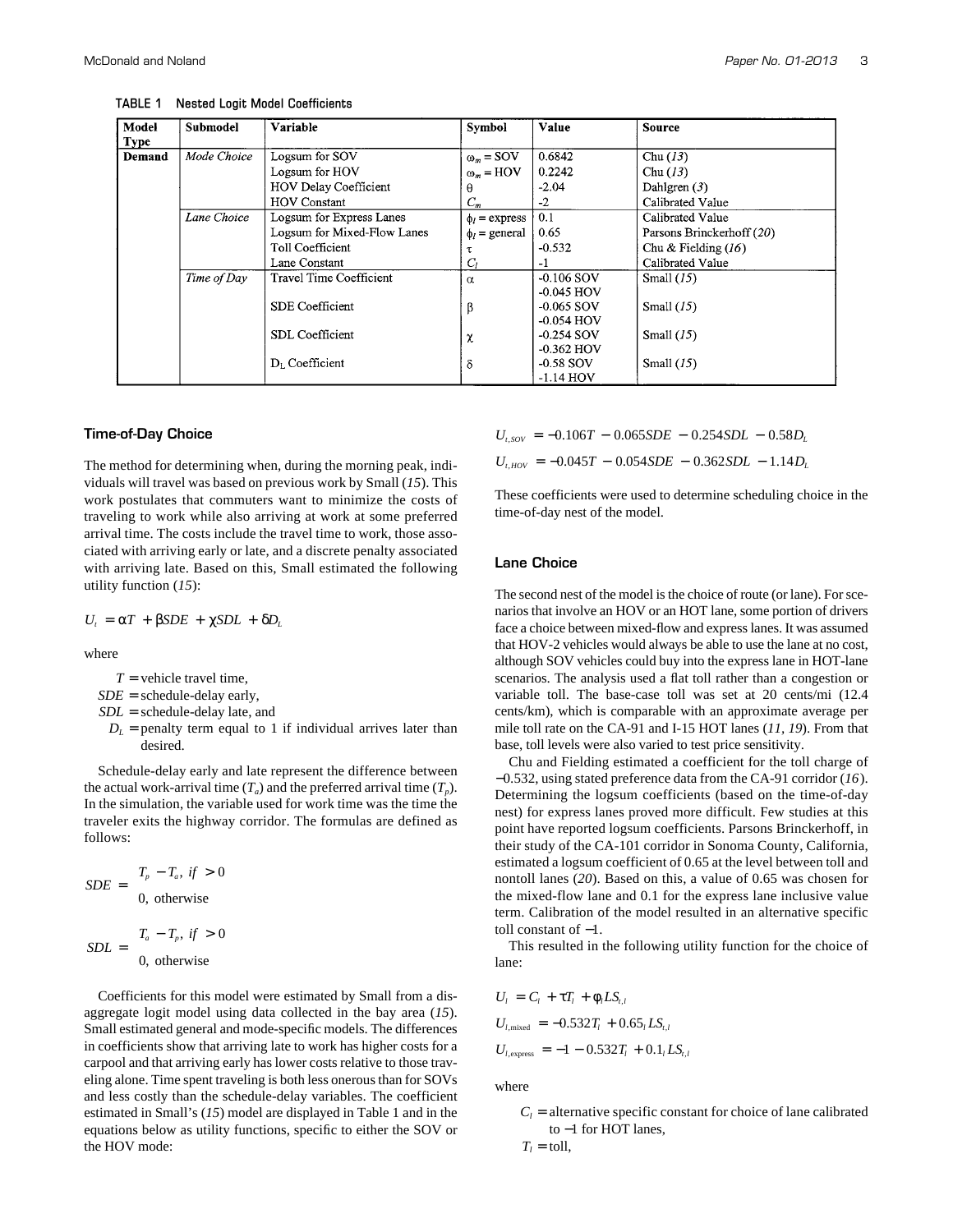$\tau$  = coefficient for  $T_l$ ,

 $\phi$ <sup>*l*</sup> = logsum coefficient, and

 $LS_{t,l}$  = logsum from time-of-day choice.

In simulations without an HOT or HOV lane, this nest was not included.

#### **Mode Choice**

Individuals face the choice of driving alone (SOV) or with others (HOV). For this analysis, HOV was restricted to two people in the vehicle. This is consistent with practices in most regions of the country. Some exceptions exist, such as the San Francisco Bay area, where only three-person carpools can use HOV lanes (*3*).

From Chu (*13*), an HOV delay penalty, which represents the time spent creating the carpool each morning, was also incorporated at this level of the model. Chu's work showed that delay factors, such as transit wait and transfer time, are best incorporated in the nests of the logit model rather than in the supply model (*13*).

Values for this delay factor vary. For example, in a study of CA-101 in Sonoma County, delay values of 5 min for HOV-2 and 7 min for HOV-3+ were used (*20*). Based on this, a value of 5 min was used. Dahlgren noted that studies show commuters value delays associated with carpooling at 40 times that of in-vehicle travel time (*3*). In the model, this implied a coefficient of −2.04 on the delay associated with the HOV mode. For actual travel times in the corridor, Small's coefficient (*15*) was used in the tradeoff between schedule delay and travel time, which for the HOV mode is actually less onerous than for SOV travel.

Chu estimated the logsum coefficients in his model from a 1972 sample of 991 commuters in the San Francisco Bay area for the Urban Travel Demand Forecasting Project (*13*). Based on this, Chu's inclusive value term for SOV of 0.6842 and for HOV of 0.2242 was used. The model was then calibrated to mode splits similar to those seen in average HOV lanes (*3*). *Average* in this case was defined as approximately 25 percent of vehicles being carpools. Calibration was achieved by varying the alternative specific constant for the HOV mode. A value of −2 gave "realistic" results.

The upper nest of the model, then, has the following utility function:

$$
U_m = C_m + \theta D_m + \omega_m LS_{l,m}
$$
  
\n
$$
U_{m,SOV} = -2.04 D_m + 0.6842 LS_{l,m}
$$
  
\n
$$
U_{m,BOV} = -2 - 2.04 D_m + 0.2242 LS_{l,m}
$$

where

 $C_m$  = alternative specific constant,

 $D_m$  = delay associated with HOVs,

 $\theta$  = coefficient for  $D_m$ ,

 $\omega_m$  = alternative specific logsum coefficient, and

 $LS<sub>lm</sub>$  = logsum from lane-choice nest.

## **Supply-Side Model**

To calculate the level of congestion along the alternative lanes, the model used in this simulation was the one reported by the Bureau of Public Roads (BPR) (*21*). The formula is as follows:

$$
T = l \left[ T^{0} + T^{1} \left( \frac{V}{C} \right)^{\epsilon} \right] = 5 \left[ 1 + 0.15 \left( \frac{V}{C} \right)^{4} \right]
$$

where

- $T =$  travel time,
- $l =$  length of the facility,
- $T^0$  = free-flow speed measure,
- $T^1$  = constant,
- $V/C$  = number of vehicles leaving highway per time interval divided by capacity, and
	- $\epsilon$  = an elasticity parameter.

The parameters used in this model assumed a 5-mi (8-km) segment with a free-flow speed of 60 mph.

### **Simulation Methods**

The model used an iterative algorithm to combine the supply and demand models and simulate a hypothetical segment of highway corridor. The corridor length was assumed to be 5 mi (8 km) long. As a comparison, the CA-91 and I-15 HOT lanes are 15 and 8 mi (24.1 and 12.9 km), respectively. The 5-mi (8-km) length was chosen for two reasons: first, because Chu estimated coefficients using a 5-mi (8-km) corridor; second, because using a shorter length provides the most conservative estimates of the benefits of HOV and HOT lanes. This occurs because commuters faced with longer, more congested corridors are more likely to carpool and pay to use a toll lane. In other words, the time savings accorded to carpoolers and toll-lane users increase with the length of the corridor. By using a 5-mi (8-km) corridor length, the policy analysis is applicable to all situations of at least that length.

Travelers consisted of a synthetic sample of 5,000 individuals who vary only over their desired work start time and an incremental travel distance once they leave the corridor. In reality, the work start time represented the time at which individuals leave the highway segment. The synthetic sample was normally distributed with a desired work start time of 8 a.m. and a standard deviation of 60 min. The additional travel time had a mean of 20 min and a standard deviation of 5 min.

The simulation used 5,000 individuals within the corridor as a balance between "realistic" conditions and computational efficiency. The capacities of the lanes were assumed to be 300 vehicles per hour (50 vehicles per 10-min time slot). Again, this capacity was chosen to match the number of individuals simulated as traveling in the corridor. If more realistic capacity levels of, for example, 2,100 vehicles per hour were used, then the synthetic sample would need to increase to 35,000 individuals, significantly lengthening the computational time required for the simulations to achieve convergence.

Using sample enumeration, the demand model then predicted the probability that a given individual would travel in a specific time slot (*18*). The time-of-day choice was based on 61 of the 1-min choices, varying from up to 40 min arrival time before the desired travel time and extending to 20 min after the desired arrival time. These were aggregated to travel time periods of 10 min in length to calculate travel times using the supply-side (BPR) formula. These travel times were used to calculate new choice probabilities until the simulation converged. Convergence was determined when the travel volumes between different iterations did not change significantly.

The analysis did not include many other factors that may influence the choice to use an HOV or an HOT lane. For example, Li estimated data collected on the CA-91 HOT lanes and found that various demographic factors are important in explaining the choice of whether to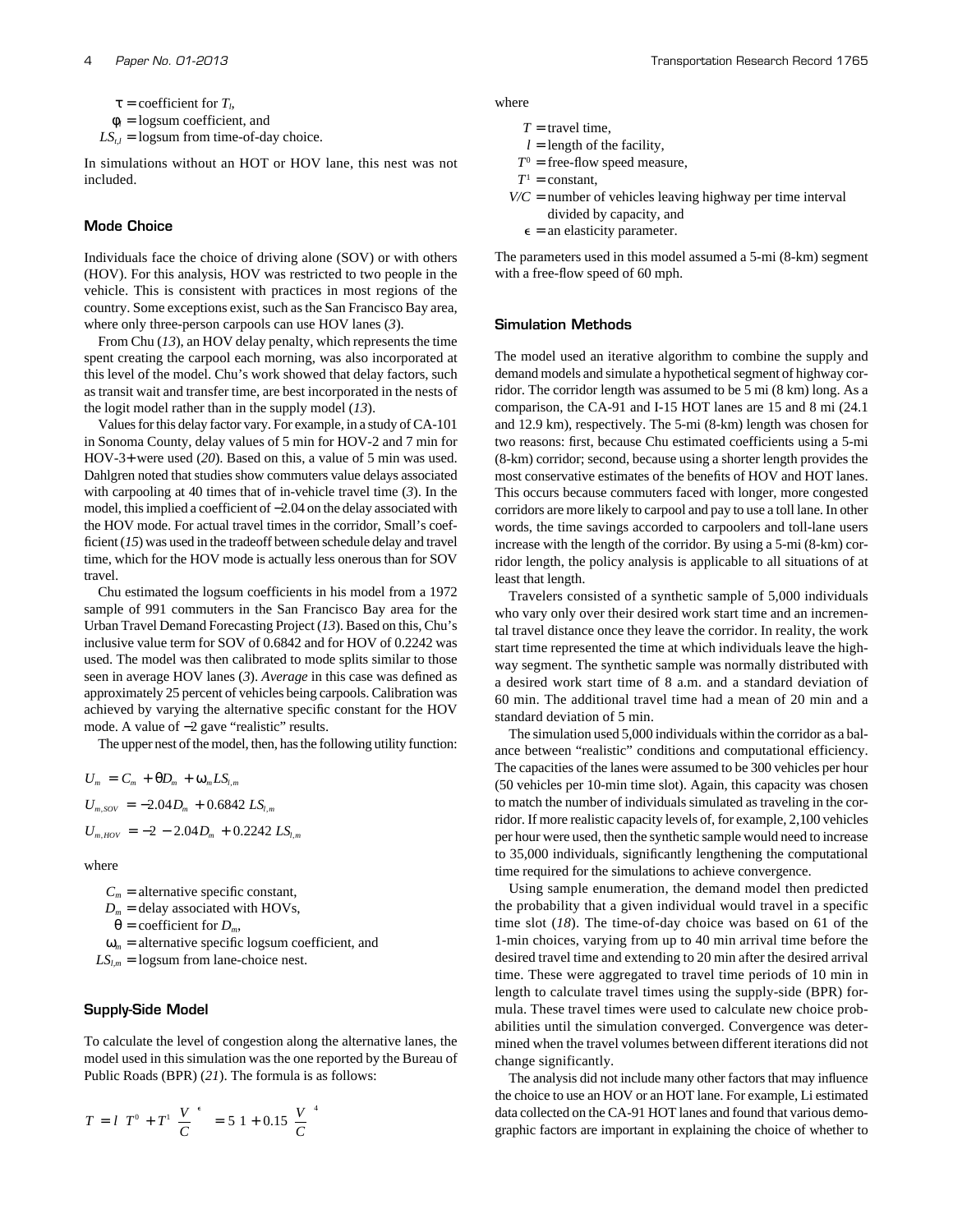use a HOT lane (*22*). In contrast and similar to the analysis, Dahlgren based her analysis of HOV versus general-purpose lanes primarily on the travel-time differentials (*23*). Dahlgren, however, did not control for departure-time choice.

## **SIMULATION RESULTS**

#### **Conversion of Existing HOV Lanes**

The current debate over the usefulness of HOV lanes has led to policy discussions about whether they should be removed or converted to HOT lanes. When HOV lanes have excess capacity (even if they are carrying commuters more efficiently than mixed-flow lanes), there is potential for political backlash against them. Official reaction to the public's discontent with underutilized HOV lanes can lead to their decommissioning, as was done on I-80 and I-287 in New Jersey, or the conversion of those lanes to an HOT lane, as was done in San Diego.

Simulations were run to analyze the effects of the two alternative conversion strategies on vehicle travel times, person travel times, and VMT in the corridor. Base-case results, for a highway corridor with one HOV lane and two free lanes, are shown in Table 2. As can be seen in the base case, 27 percent of the vehicles were HOV, of which about half used the HOV lane. The total number of vehicles was 3,929, with a total VMT of 19,644. Vehicle hours of travel (VHT) were 35,925, and person hours of travel (PHT) were 44,297.

Conversion of the HOV lane to a mixed-flow lane resulted in a significant increase in total vehicles, to 4,363, an increase of 11 percent. VMT increased to 21,814, whereas VHT and PHT dropped somewhat. Obviously, from an environmental perspective, the increased VMT from converting to all mixed flow lanes is not the best solution.

Conversion to an HOT lane, with a flat toll of \$1 per vehicle, did not increase VMT as much as did conversion to the mixed-flow lanes (5.5 percent increase versus 11 percent increase). In this scenario, 24 percent of the vehicles in the corridor used the HOT lane, nearly double the use when the lane was restricted to HOVs. More importantly, both VHT and PHT decreased in this scenario relative to both the HOV base case and the mixed-flow lane alternative. The HOT lane alternative thus provided the greatest increase in mobility for travelers.

Accepting the assumptions of the model, these results clearly show the benefits of an HOT lane conversion strategy relative to converting HOV lanes to mixed-flow lanes. In all cases, HOT lanes decreased total VHT and PHT, either reducing VMT or not increasing VMT as much as the mixed-flow lane option. These results were replicated when different road capacities were input into the model.

The simulations did not fully capture all impacts from a change in the relative capacity within the corridor. In particular, new trips that

were previously not taken due to high levels of congestion were not modeled. Other long-run-induced travel impacts, such as land-use changes, were also not included [for a full discussion of these issues see Noland (*24*)]. The lack of a full accounting of induced-travel impacts implies that the travel-time savings shown by these simulations are not correct. One would not expect any of these strategies to actually reduce congestion due to induced-travel effects. However, the simulated reductions in travel time are a good proxy for measuring mobility increases, that is, the level of new (or longer) trips that can now be made due to the increase in capacity. Thus, the discussion of relative benefits focuses on mobility benefits of the traveltime reductions rather than on congestion-reduction benefits (which are elusive).

#### **Managing Road Capacity to Increase Mobility**

As roads become more congested, public and political pressure to expand road capacity builds. However, the larger questions are these: How can existing lane mileage be better managed? How can new capacity be added to increase mobility with the least impact on mileage, hours traveled, and the environment? Although there are many strategies to better manage highway capacity, this paper focuses on two policies—"taking a lane" for either an HOV or HOT lane and adding a lane of new capacity.

Simulations of various alternative strategies were run and results are shown in Table 3. A baseline of three mixed-flow lanes was used for comparison. Converting a mixed-flow lane to an HOV lane resulted in about a 10 percent decrease in VMT. Conversion to an HOT lane resulted in a 5 percent decrease in VMT. Mobility, as measured by VHT and PHT, would decrease slightly if the taken lane were converted to an HOV lane and increase marginally if it were an HOT lane.

Under either conversion scenario, the model predicted that a substantial number of commuters would opt to carpool to avoid substantial delay in the mixed-flow lanes. Specifically, in the base case, 25 percent of commuters carpool. In the HOV scenario, that number increased to 43 percent and, in the HOT lane, to 34 percent. Although this difference represents a substantial increase in carpooling, it is not unreasonable when compared with successful HOV lanes, for example, Shirley Highway (*4*). However, such results require that the corridor be located in an area where a substantial number of travelers have similar origin-destination patterns, that is, a region with a high percentage of employment in a CBD.

Pursuing the second strategy of increasing road capacity also highlights the importance of management strategies. Adding a mixedflow, an HOV, or an HOT lane provided relatively similar levels of increased mobility (increases of 22 to 26 percent). However, adding a mixed-flow lane increased the VMT in the corridor and provided a lower level of increased mobility, compared with adding an HOT lane

| TABLE 2  Comparison of HOV, Mixed-Flow, and HOT Lane Scenarios |  |  |  |
|----------------------------------------------------------------|--|--|--|
|                                                                |  |  |  |

|                   |                               | <b>Single Occupant</b><br><b>Vehicles (SOV)</b> |                                          | <b>High Occupant</b><br><b>Vehicles (HOV)</b> |                          | <b>Summary Data</b> |        |            |
|-------------------|-------------------------------|-------------------------------------------------|------------------------------------------|-----------------------------------------------|--------------------------|---------------------|--------|------------|
| Scenario          | General<br>(% of<br>Vehicles) | <b>Express</b><br>(% of<br>Vehicles)            | General<br>$\frac{6}{6}$ of<br>Vehicles) | <b>Express</b><br>(% of<br>Vehicles)          | Total<br><b>Vehicles</b> | <b>VMT</b>          | VHT    | <b>PHT</b> |
| HOV               | 73                            | 0                                               | 14                                       | 13                                            | 3.929                    | 19,644              | 35,925 | 44.297     |
| <b>Mixed Flow</b> | 85                            |                                                 | 15                                       |                                               | 4,363                    | 21,814              | 35.343 | 40,636     |
| нот               | 65                            | 15                                              |                                          |                                               | 4,146                    | 20,732              | 33,201 | 39.694     |

NOTE: Compares three-lane highway segment; in HOV and HOT scenarios, one lane is devoted to an express lane. 1 mi = 1.6 km.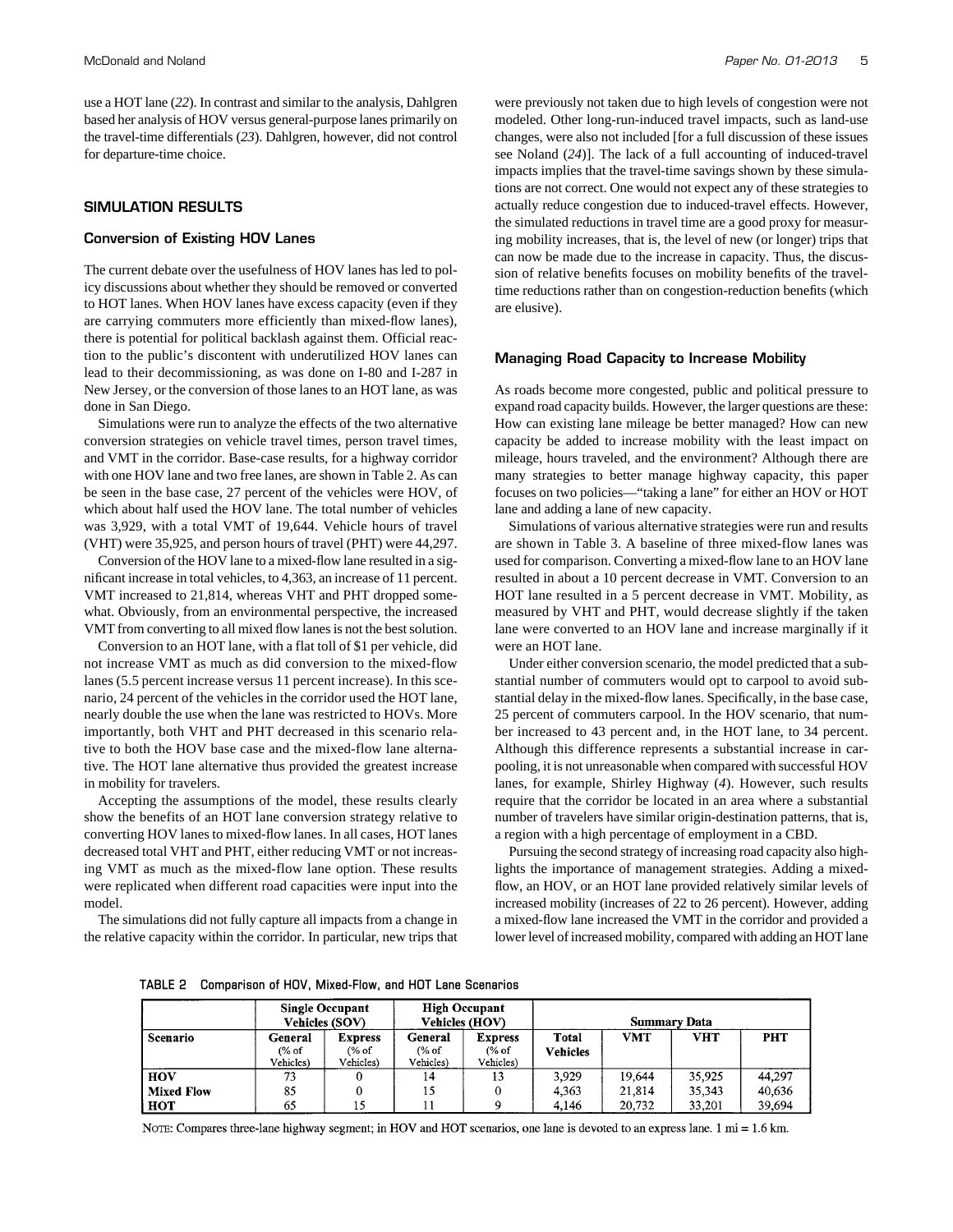|                                         | <b>Vehicles</b> | <b>VMT</b> | <b>VHT</b> | <b>PHT</b> | No. of<br><b>People SOV</b> | No. of<br><b>People HOV</b> |
|-----------------------------------------|-----------------|------------|------------|------------|-----------------------------|-----------------------------|
| <b>Baseline: Three Mixed-Flow Lanes</b> | 4,363           | 21.814     | 35,343     | 40,636     | 3,726                       | 1,274                       |
| Take a Lane for HOV Lane                | 3.929           | 19.644     | 35,925     | 44,297     | 2,858                       | 2,142                       |
| Take a Lane for HOT Lane                | 4.146           | 20,732     | 33,201     | 39,694     | 3,293                       | 1,707                       |
| <b>Add Mixed-Flow Lane</b>              | 4,448           | 22,238     | 27,670     | 31,110     | 3,896                       | 1,104                       |
| <b>Add HOV Lane</b>                     | 4,126           | 20,628     | 27.143     | 32,380     | 3.251                       | 1,748                       |
| <b>Add HOT Lane</b>                     | 4.265           | 21,326     | 26,013     | 30,371     | 3,530                       | 1,469                       |

**TABLE 3 Comparison of Highway Management Strategies**

NOTE: Add lane scenarios, add one lane or 300 vehicles per hour of capacity. 1 mi = 1.6 km.

or an HOV lane. This occurred because adding a mixed-flow lane provided no incentive for commuters to carpool, and therefore there were more vehicles in the corridor.

The reductions in VMT come from the increase in the number of commuters that opt to carpool. However, because the HOT lane allows more efficient use of the express lane capacity (because SOV drivers can buy in), there was only a 15 percent increase in the number of HOV commuters. This compares with a 37 percent increase if the lane were managed as an HOV lane. This difference may imply that adding an HOT lane could be particularly effective in areas with scattered origin-destination patterns, where commuters find it difficult to carpool.

This analysis shows that if planners and highway officials want to improve mobility, serious consideration should be given to taking a lane for an HOT lane or adding an HOV or HOT lane as alternatives to new lane construction. These alternative measures all provide mobility benefits (which would allow more people to travel) without an increase in VMT (relative to the baseline case of three mixed flow lanes).

## **Effect of Corridor Length**

As mentioned earlier, the base-case corridor length was 5 mi (8 km). Although this length provided conservative estimates of the benefits of HOV and HOT lanes, it is important to understand how commuter behavior may change with increased corridor length. Simulations of a three-lane highway segment, with two mixed-flow lanes and one HOT lane, were done for corridor lengths of 5, 10, and 15 mi (8, 16, and 24 km). The results show that longer corridors offer commuters larger benefits for carpooling. In other words, the travel-time savings available to those who carpool began to outweigh the coordination costs of carpooling. For example, in a 5-mi (8-km) corridor, 21 percent of vehicles were HOV; in a 15-mi (24-km) corridor that proportion increased to 43 percent. This effect means that there were 16 percent fewer vehicles in the corridor for a 15-mi (24-km) segment than for a 5-mi (8-km) segment. Table 4 shows the results for this analysis.

## **Effect of Toll Level**

Varying the HOT lane flat toll had the largest effect on the portion of SOV commuters who opted to use the toll lane. As the toll increased, commuters who had formerly chosen to pay the toll now opted to use the mixed-flow lanes (Table 5). Total VMT decreased as the toll increased from \$0.50 to \$2.50, because a small fraction of SOV commuters switched to carpooling. Regardless of the toll level, the mobility (VHT) benefits were greater for an HOT-lane strategy than for converting an HOV lane to a mixed-flow lane.

### **CONCLUSIONS**

This analysis highlights two key findings. First, construction of new mixed-flow lanes or conversion of existing HOV lanes can lead to increases in VMT that are likely to have negative environmental impacts. This result occurs due to modal shifts and rescheduling effects without consideration of possible inducement of new trips. Second, mixed-flow lanes may not provide the greatest mobility benefits. Instead, HOT lanes offer the possibility of larger reductions in VHT and PHT time because they preserve incentives for higher vehicle occupancy and allow more efficient use of lane capacity.

These findings are particularly relevant because of the current debate over the usefulness of HOV lanes. When HOV lanes have excess capacity (even if they are carrying commuters more efficiently than mixed-flow lanes), there is potential for political pressure to remove the lanes. Official reaction to the public's discontent with underutilized HOV lanes can lead to the decommissioning of HOV lanes, as was done on I-80 and I-287 in New Jersey, or the conversion of those lanes to HOT lanes, as was done in San Diego.

**TABLE 4 Effect of Corridor Length on HOT Lane Usage**

|                                      | <b>Distribution of Vehicles</b><br>between Lanes    |                                                 | <b>Distribution of Vehicles</b><br>Summary<br>between Mode<br>Data |                           |                          |                            |                            |                            |
|--------------------------------------|-----------------------------------------------------|-------------------------------------------------|--------------------------------------------------------------------|---------------------------|--------------------------|----------------------------|----------------------------|----------------------------|
| Corridor Length<br>(m <sub>i</sub> ) | Mixed<br><b>Flow</b> $(\% \text{ of }$<br>Vehicles) | <b>Express</b><br>$\frac{6}{6}$ of<br>Vehicles) | <b>SOV</b><br>$\frac{6}{6}$ of<br>Vehicles)                        | HOV<br>(% of<br>Vehicles) | Total<br><b>Vehicles</b> | VMT                        | VHT                        | <b>PHT</b>                 |
| 5 (Base Case)<br>10<br>15            | 76%<br>75%<br>73%                                   | 24%<br>25%<br>27%                               | 79%<br>68%<br>57%                                                  | 21%<br>32%<br>43%         | 4.146<br>3.792<br>3,489  | 20,732<br>37.917<br>52,331 | 33.201<br>51,861<br>65,143 | 39.694<br>67,958<br>93,036 |

NOTE: Compares highway segment with two mixed-flow lanes and one HOT lane with an SOV toll of \$0.20/mi. 1 mi = 1.6 km.